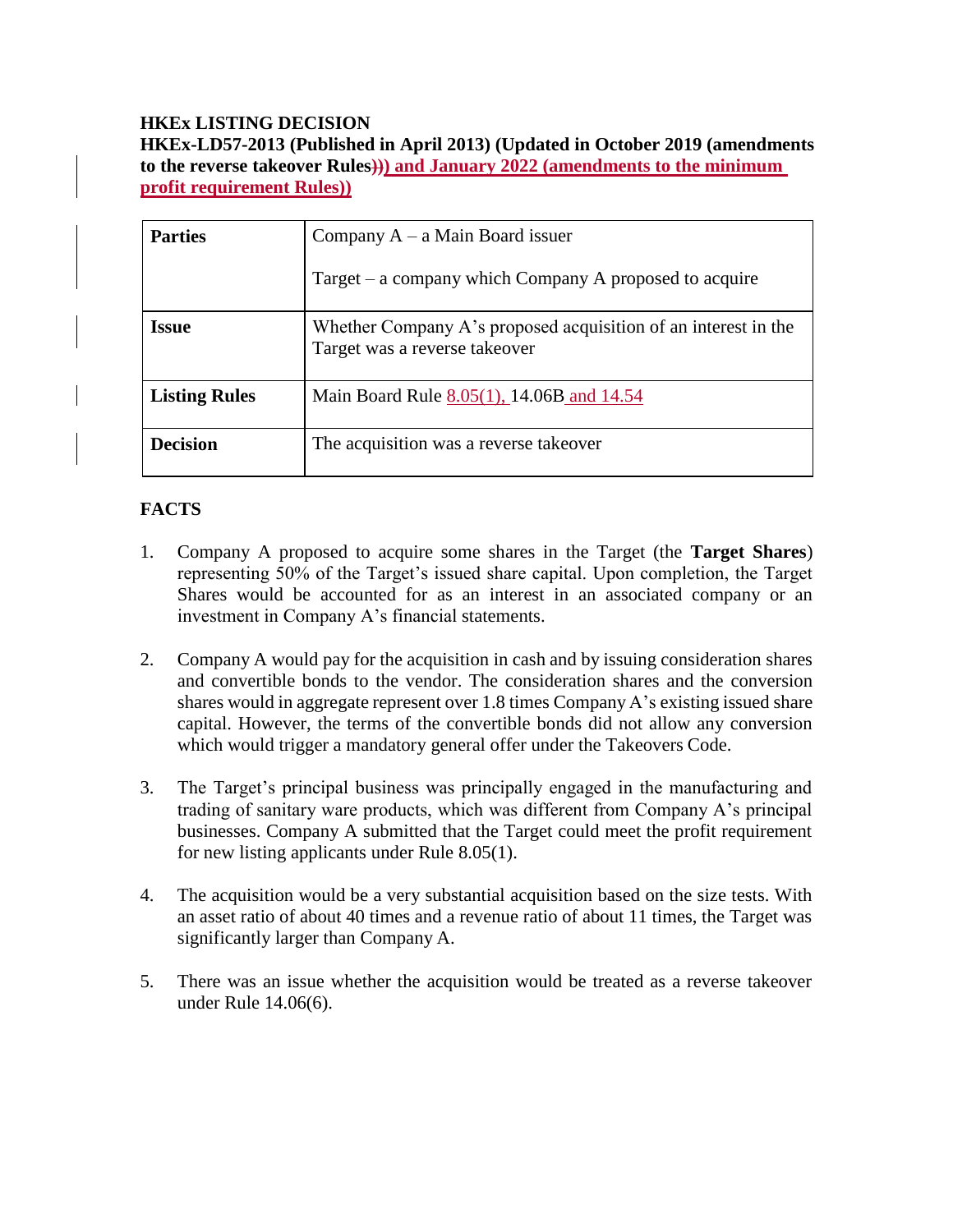#### **APPLICABLE LISTING RULES**

6. Rule  $8.05(1)$  states that:

"To meet the profit test, a new applicant must have an adequate trading record under substantially the same management and ownership. This means that the issuer, or its group (excluding any associated companies and other entities whose results are recorded in the issuer's financial statements using the equity method of accounting), as the case may be, must satisfy each of the following:

*(a) A trading record of not less than three financial years (see rule 4.04) during which the profit attributable to shareholders must, in respect of the most recent year, be not less than HK\$20,000,000 and in respect of the two preceding years, be in aggregate not less than HK\$30,000,000. …"*

(Rule 8.05(1)(a) was amended on 1 January 2022. See Note 2 below.)

7. Rule 14.06(6) defines a "reverse takeover" as:

*"an acquisition or a series of acquisitions of assets by an issuer which, in the opinion of the Exchange, constitutes, or is part of a transaction or arrangement or series of transactions or arrangements which constitute, an attempt to achieve a listing of the assets to be acquired and a meansto circumvent the requirements for new applicants set out in Chapter 8 of the Exchange Listing Rules. A "reverse takeover" normally refers to:*

- *(a) an acquisition or a series of acquisitions (aggregated under rules14.22 and 14.23) of assets constituting a very substantial acquisition where there is or which will result in a change in control (as defined in the Takeovers Code) of the listed issuer (other than at the level of its subsidiaries); or*
- *(b) acquisition(s) of assets from a person or a group of persons or any of his/their associates pursuant to an agreement, arrangement or understanding entered into by the listed issuer within 24 months of such person or group of persons gaining control (as defined in the Takeovers Code) of the listed issuer (other than at the level of its subsidiaries), where such gaining of control had not been regarded as a reverse takeover, which individually or together constitute(s) a very substantial acquisition. … …"*
- 8. Rule 14.54 states that: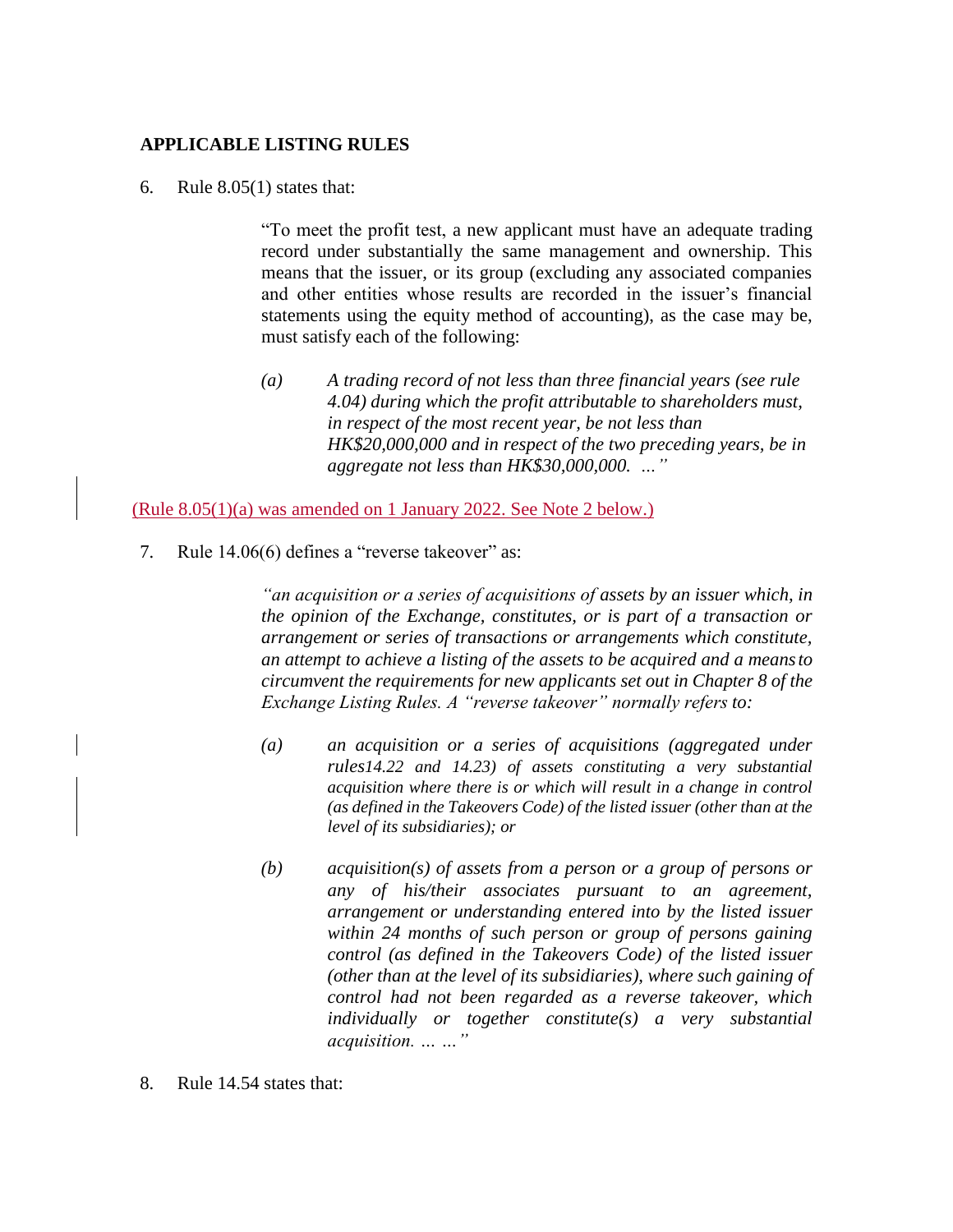*"The Exchange will treat a listed issuer proposing a reverse takeover as if it were a new listing applicant. The enlarged group or the assets to be acquired must be able to meet the requirements of Rule 8.05 and the enlarged group must be able to meet all the other basic conditions set out in Chapter 8 of the Exchange Listing Rules. …"*

(Rule 14.06(6) (now Rule 14.06B) and Rule 14.54 were amended on 1 October 2019. See Note 1 below.)

## **ANALYSIS**

- 9. Rule 14.06(6) seeks to prevent circumvention of the new listing requirements. Its introductory paragraph defines "reverse takeover" as an acquisition or a series of acquisitions which represents, in the Exchange's opinion, an attempt to list the assets to be acquired and circumvent the new listing requirements. Rules 14.06(6)(a) and (b) provide bright line tests which apply two specific forms of reverse takeovers. They are not meant to be exhaustive. Therefore, transactions which are in substance backdoor listings but fall outside sub-rules (a) and (b) could still be treated asreverse takeovers. This, in practice, has been applied only to extreme cases (see the Listing Committee Annual Report 2009).
- 10. Here Rules 14.06(6)(a) and (b) did not apply because (i) the acquisition would not trigger the change in control test under sub-rule (a); and (ii) the vendor did not gain control of Company A within 24 months before the acquisition would be completed.
- 11. When determining whether the acquisition should be classified as a reverse takeover under Rule 14.06(6), the Exchange noted that:
	- The acquisition would be a very substantial acquisition and, in terms of size, would be significant to Company A. Upon completion, Company A's existing businesses and assets would be relatively immaterial to the enlarged group. The acquisition was a means to achieve the listing of the Target Shares.
	- Neither the assets to be acquired nor the enlarged group would be able to meet Rule 8.05:
		- It was Company A's view that the Target could meet Rule 8.05(1). However, as Company A would account for the Target Shares as an interest in an associated company or an investment, the Exchange considered that the Target's trading record should be excluded for the purpose of Rule 8.05(1).
		- Company A had recorded losses in recent years. The enlarged group (excluding the Target Shares) could not meet Rule 8.05.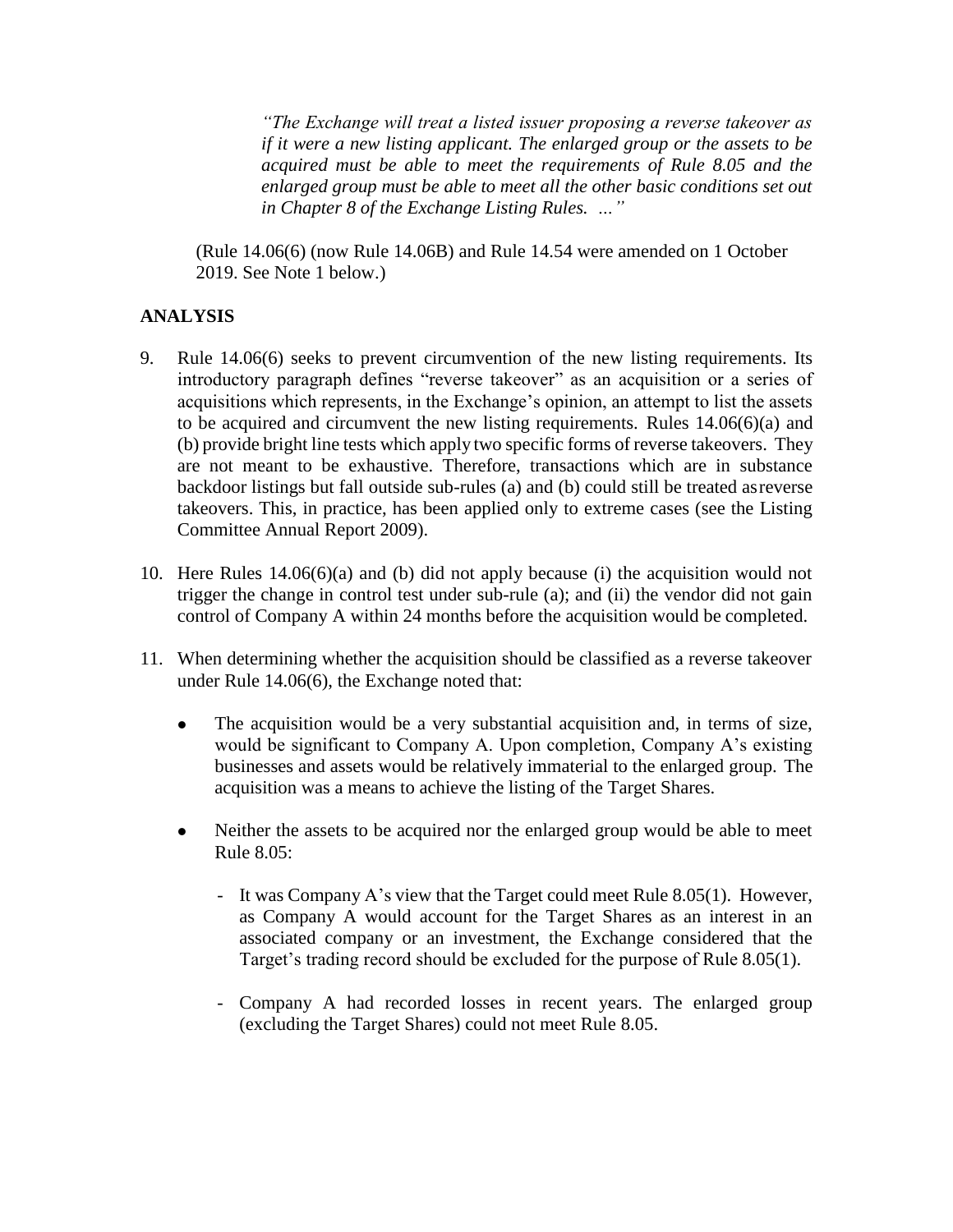## **CONCLUSION**

12. The Exchange considered that the acquisition was a transaction intended to list the Target Shares and circumvent the new listing requirements. It was an extreme case and should be classified as a reverse takeover under Rule 14.06(6).

### *Notes*

- *1. The reverse takeover Rules were amended on 1 October 2019. Under the new Rule 14.06B (which incorporates former Rule 14.06(6) with certain modifications):*
	- *A "reverse takeover" is defined as an acquisition or series of acquisitions by a listed issuer which, in the opinion of the Exchange, constitutes, or is part of a transaction and/or arrangement or series of transactions and/or arrangements which constitutes, an attempt to achieve a listing of the acquisition targets and a means to circumvent the requirements for new applicants as set out in Chapter 8 of the Listing Rules.*
	- *Note 1 to Rule 14.06B sets out the factors that the Exchange will normally consider in assessing whether the acquisition or series of acquisitions is a reverse takeover, including:*
		- *i) the size of the acquisition or series of acquisitions relative to the size of the issuer;*
		- *ii) a fundamental change in the issuer's principal business;*
		- *iii*) *the nature and scale of the issuer's business before the acquisition or series of acquisitions;*
		- *iv) the quality of the acquisition targets;*
		- *v*) *a change in control (as defined in the Takeovers Code) or de facto control of the listed issuer (other than at the level of the subsidiaries); and/or*
		- *vi) other transactions or arrangements which, together with the acquisition or series of acquisitions, form a series of transactions or arrangements to list the acquisition targets.*
	- *Note 2 to Rule 14.06B contains two specific forms of reverse takeovers involving a change in control (as defined in the Takeovers Code) of the listed issuer (otherthan at the level of the subsidiaries) and an acquisition or a series of acquisitions of assets from the new controlling shareholder and/or its associates at the time of, or within 36 months from, the change in control.*

*Rule 14.54 (as amended) requires that in the case of a reverse takeover, the acquisition targets must meet the requirements of Rule 8.04 and Rule 8.05 (or Rule 8.05A or 8.05B), and the enlarged group must meet all the new listing requirements in Chapter 8 of the Rules except Rule 8.05. Where the reverse takeover is proposed by an issuer that does not meet Rule 13.24, the acquisition targets must also meet the requirement of Rule 8.07.*